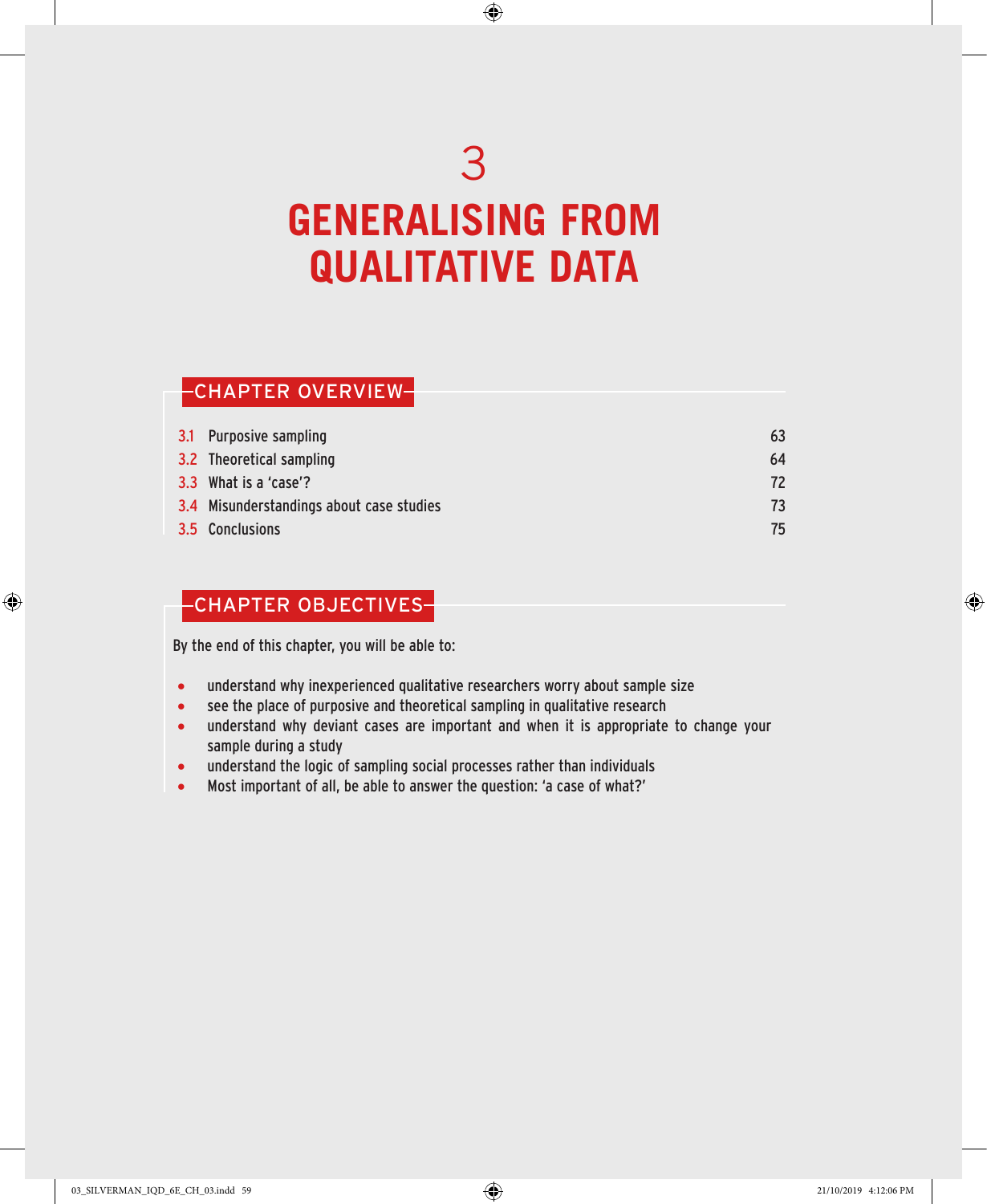A regular refrain I hear from student researchers is: 'I have so little data, only just one case, so how can I possibly generalise about it?'

Here are some examples of such questions from six students at workshops I ran recently:

- I believe five interviews are enough. How to justify my gut feeling?
- What is the minimum sample size accepted in qualitative research?
- My main anxiety is that I haven't got enough data.
- Given that my **ethnography** is based on only one case, how generalisable is it?
- I am currently looking into analysing 200 logs on Facebook. Will the numbers be sufficient for a PhD?
- How many case studies do I need?

Like many intelligent people beginning qualitative research, these students are terrified that their projects may be undercut by their use of a limited amount of data. They know that in quantitative research generalisations are normally based on statistical **sampling** procedures. Such sampling has two functions:

- It allows you to feel confident about the representativeness of your sample: 'if the population characteristics are known, the degree of representativeness of a sample can be checked' (Arber, 1993: 33).
- Representative samples allow you to make broader inferences: 'The purpose of sampling is usually to study a representative subsection of a precisely defined population in order to make inferences about the whole population' (Arber, 1993: 38).

These students realise that such sampling procedures are, however, usually unavailable in qualitative research. In such studies, our data are often derived from one or more cases and it is unlikely that these cases will have been selected on a random basis. Very often a setting will be chosen simply because it allows access. Moreover, even if you were able to construct a representative sample of cases, the sample size would be likely to be so large as to preclude the kind of **intensive analysis** usually preferred in qualitative research (Mason, 1996: 91).

This give rise to a problem, familiar to users of quantitative methods: 'How do we know … how representative case study findings are of all members of the population from which the case was selected?' (Bryman, 1988: 88).

Giampietro Gobo has neatly summed up these concerns:

Even though qualitative methods are now recognized in the methodological literature, they are still regarded with skepticism by some methodologists, mainly those with statistical training. One reason for this skepticism concerns whether qualitative research results can be generalized, which is doubted not only because they are derived from only a few cases, but also because even where a larger number is studied these are generally selected without observing the rigorous criteria of statistical sampling theory. (2008: 193)

As a consequence, students doing qualitative research sometimes try to sample whole populations or, where this is impractical, try to construct random samples. Two student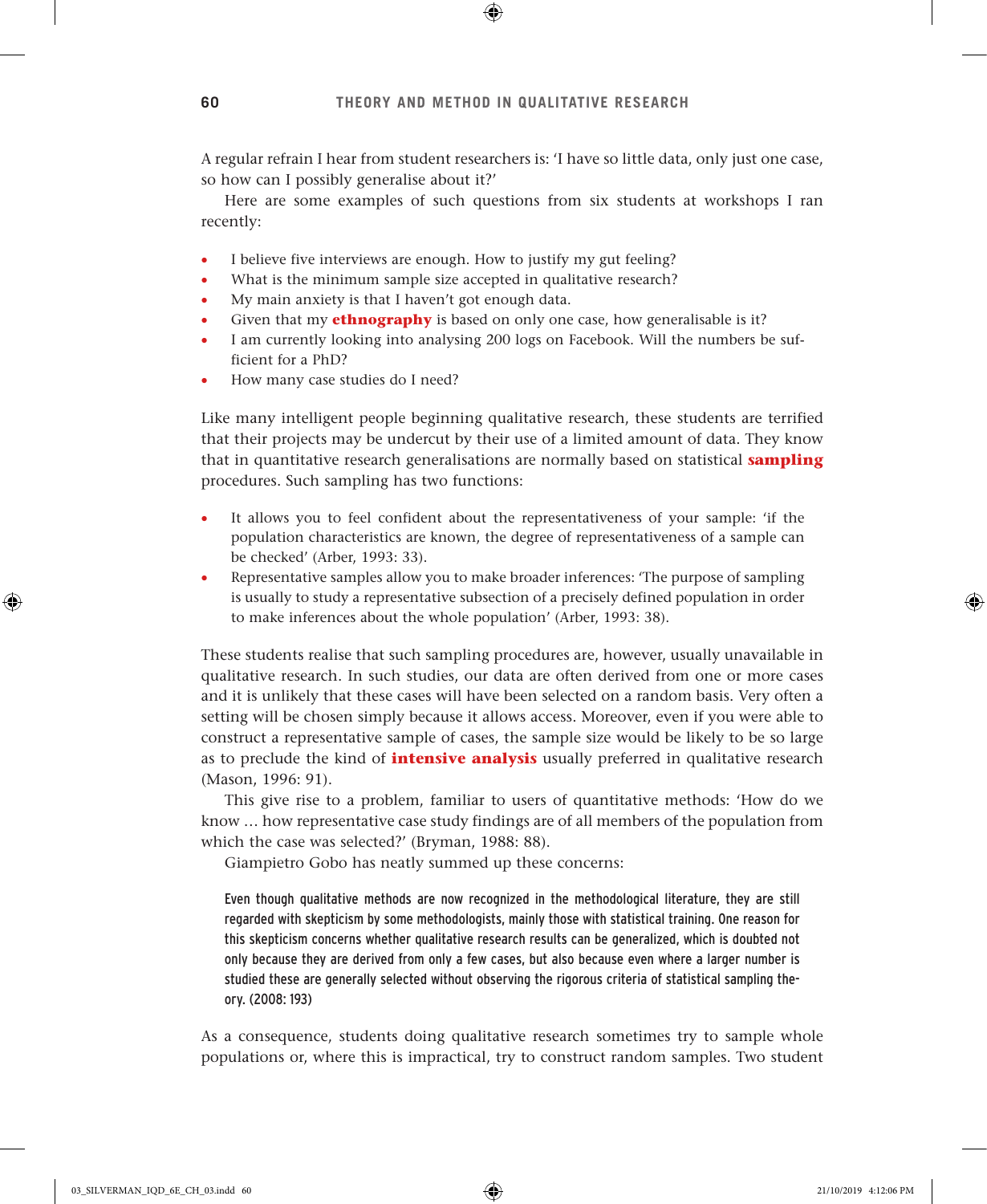examples are provided below. As you will see, rather than making your study more generalisable, adopting this kind of defensive posture can create further problems for the qualitative researcher.

### -METHODS IN ACTION-

#### Using large or random samples

In one interview study of unqualified medical practitioners in Sri Lanka, one province district was selected and included 10 (out of 14) practitioners who gave their consent and 350 of their patients.

A second study of 'burnout' among Sri Lankan female primary school teachers used a sample of 15 teachers who were randomly selected from the participants of a much larger, quantitative, prevalence study.

#### Both studies, modelled on quantitative research design, create further difficulties:

- Can detailed qualitative methods of analysis be fully used if you do 350 interviews? Apart from anything else, will you have time to transcribe your data properly? Data gathering may be so time consuming that you have little time for data analysis.
- In the second example, do you really need a fully random selection of cases in order to do credible qualitative research? Should we reject a case just because it is the only one to which we have access even if it looks highly illuminating?

Ultimately, the question 'How many cases do I need?' depends upon your research problem and random sampling may be inappropriate (see Section 3.1).

#### **TABLE 3.1** The problematic use of random or probability samples in social research

The difficulty of finding sampling frames (lists of population) for certain population sub-sets when these frames are often not available. The majority of studies on particular segments of the population cannot make use of population lists: consider studies on blue-collar workers, the unemployed, home-workers, artists, immigrants, housewives, pensioners, football supporters, members of political movements, charity workers, elderly people living alone, and so on.

The phenomenon of non-response: account must be taken of the gap (which varies according to the research project) between the *initial* sample (all the individuals about whom we want to collect information) and the *final* sample (the cases about which we have been able to obtain information); the two sets may correspond, but usually some of the subjects in the first sample are not surveyed.

Representativeness and generalisability are not two sides of the same coin*:* the former is a property of the *sample*, whilst the latter concerns the *findings* of research.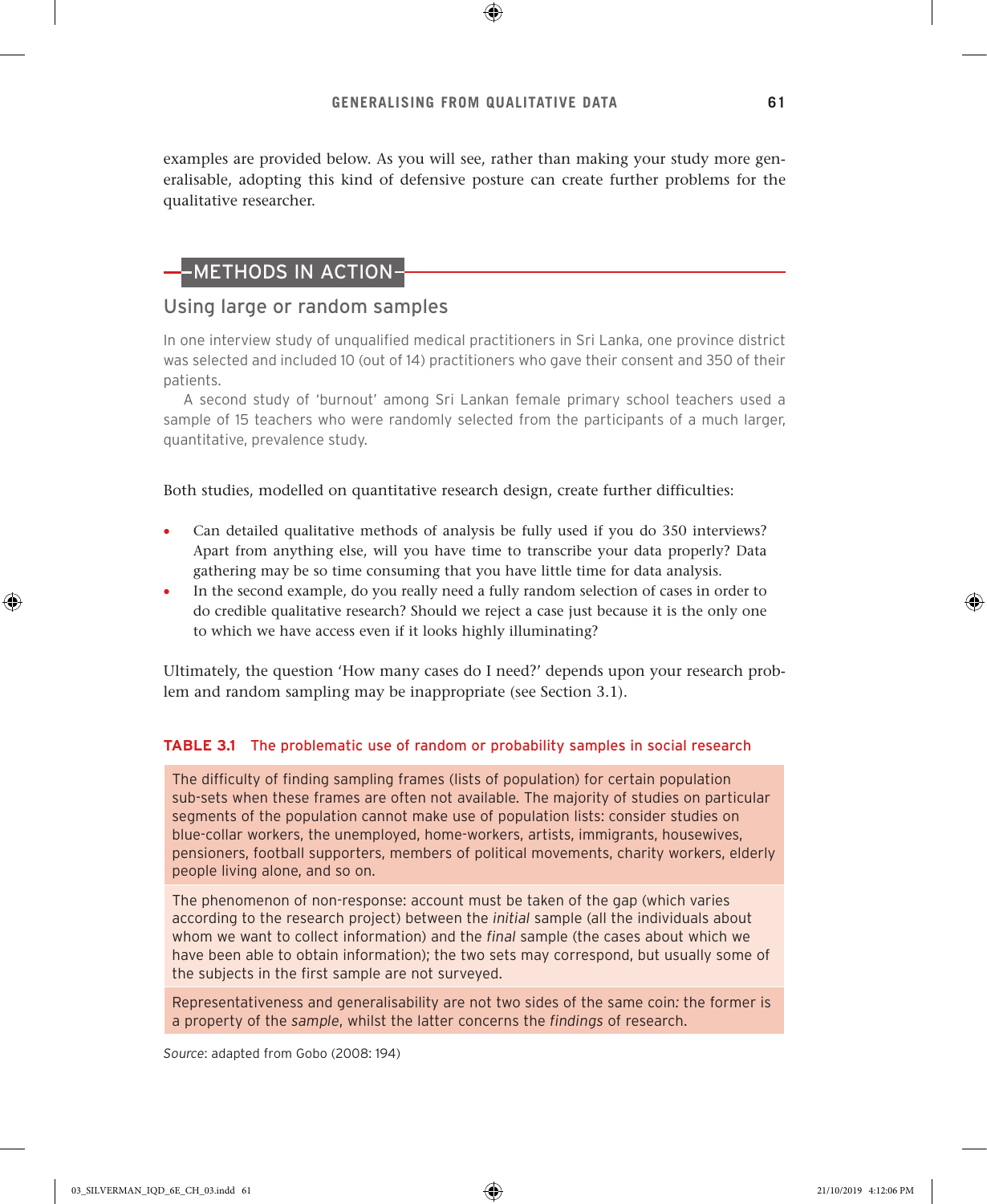So far, I have blithely assuming that we know what a 'case' is. You need to be able to answer the question 'a case of what?' Answers are found in Section 3.3.

How can we escape this defensive posture with its unintended side effects? As these student examples show, the first thing to realise is that the logic of random sampling may not work in qualitative research or may simply be inappropriate. Second, as Table 3.1 demonstrates, even in quantitative studies, random sampling is not without its own problems.

### EXPLORE ONLINE

For a recent discussion of problems with random sampling plus some solutions, go to David Morgan's comments at:

www.methodspace.com/forums/topic/two-problems-with-random-sampling-and-twoalternatives

However, asserting a negative is not itself a solution. Showing that random sampling has its problems may make us feel good but it does not, by itself, offer a solution to the problem of generalising from case studies.

For a few writers who see qualitative research as purely descriptive, generalisability is not an issue. For example, Stake (1994: 236) refers to the '*intrinsic case study*' where 'this case is of interest … in all its particularity and ordinariness'. In the intrinsic case study, according to Stake, no attempt is made to generalise beyond the single case or even to build **theories**.

This is resisted by many qualitative researchers. As Mason puts it:

I do not think qualitative researchers should be satisfied with producing explanations which are idiosyncratic or particular to the limited empirical parameters of their study… Qualitative research should [therefore] produce explanations which are generalizable in some way, or which have a wider resonance. (1996: 6)

So, unlike Stake, the problem of 'representativeness' is a perennial worry of many qualitative or case study researchers. How do they attempt to address it? Can we generalise from cases to populations without following a purely statistical logic?

#### PRACTISE YOUR SKILLS

If you are currently planning a study, work out a logic for your choice of the number of cases you plan to study. Alternatively, review any qualitative study with which you are familiar. What is the logic used to select cases? Are you convinced by it?

Two alternatives to random sampling are commonly used by qualitative researchers:

- purposive sampling
- theoretical sampling.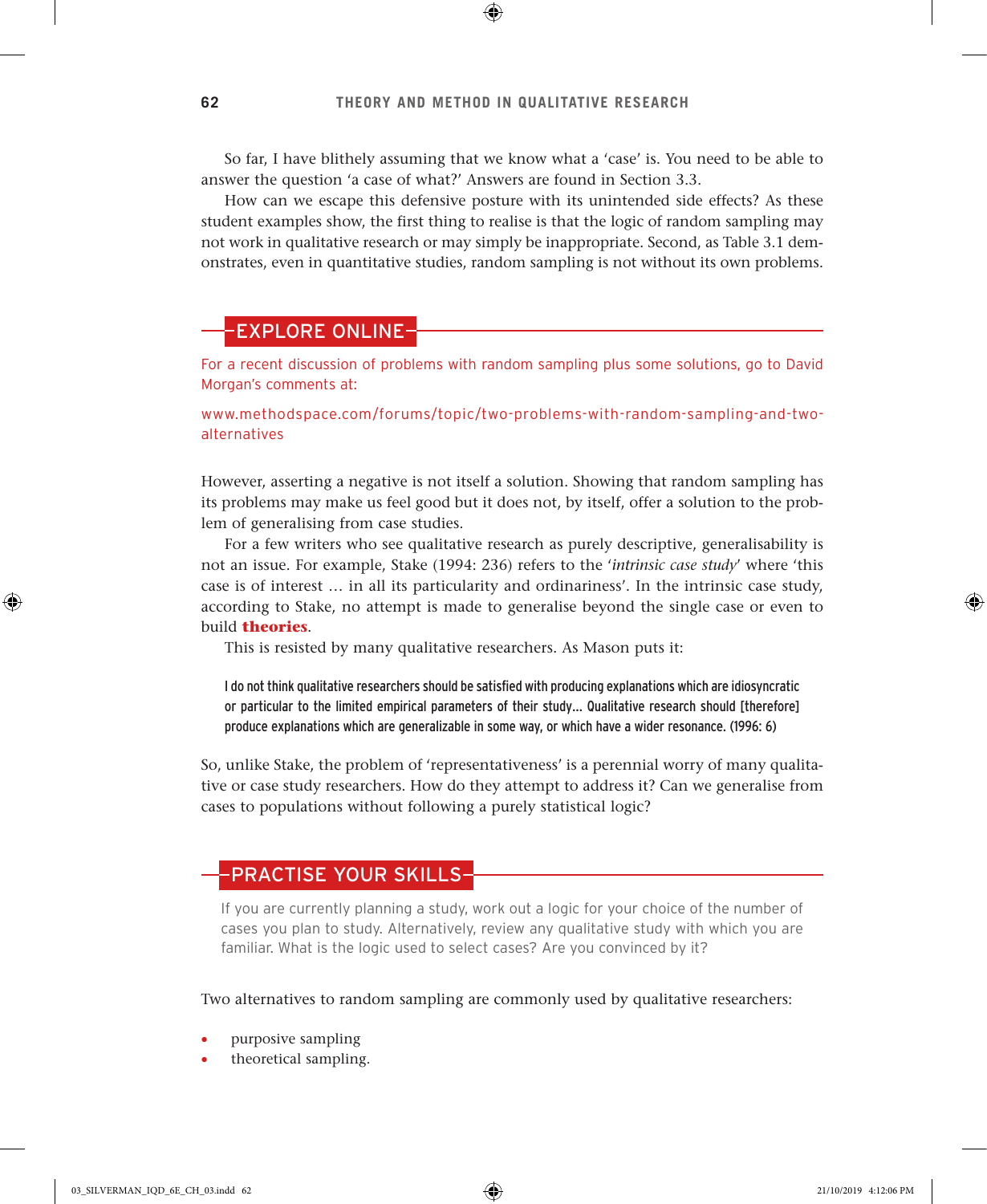## 3 1 Purposive sampling

Before we can contemplate comparing our case with others, we need to have selected our case. Are there any grounds other than convenience or accessibility to guide us in this selection?

Purposive sampling allows us to choose a case because it illustrates some feature or process in which we are interested. However, this does not provide a simple approval for any case we happen to choose. Rather, purposive sampling demands that we think critically about the parameters of the population we are interested in and choose our sample case carefully on this basis. As Denzin and Lincoln put it: 'Many qualitative researchers employ … purposive, and not random, sampling methods. They seek out groups, settings and individuals where … the processes being studied are most likely to occur' (2006: 202).

## -METHODS IN ACTION-

#### Sampling in an interview study

Purposive sampling provides a good basis to find respondents in an interview or focus group study. For example, a PhD study of work/family balance focused on professionals in highcommitment occupations where confrontations between care and career might be expected to be accentuated. The study recruited a sample of 43 semi-structured, in-depth interviews with female (26) and male (17), white, heterosexual, lawyers (29) and consultants/managers (14) in the process of establishing different work/life adaptations. Informants were recruited formally through firms, and informally through different (non-related) social networks. (Selma, Sociology, Norway)

This example shows that you can select your interviewees purposively based on the groups which your research problem addresses. In addition, as in Selma's case, it can be helpful to use a 'snowball sample', using the social networks of one or two initial informants. In an MSc study of the experience of international students at a UK university, Maddie Sandall used email addresses to contact people. She then asked her respondents if they could persuade any of their friends to come along for interview.

Purposive sampling also has a role where you are studying organisations or social processes rather than individuals. Stake (1994: 243) gives the example of a study of interactive displays in children's museums. He assumes that you only have resources to study four such museums. How should you proceed? He suggests setting up a typology which would establish a matrix of museum types, as in Table 3.2.

The typology set out in Table 3.2 yields six cases which could be increased further by, say, distinguishing between museums located in small and big cities – bringing up the cases to 12. Which cases should you select?

You will be constrained by two main factors. First, there may not be examples to fit every cell. Second, not many students will have the resources to allow them to research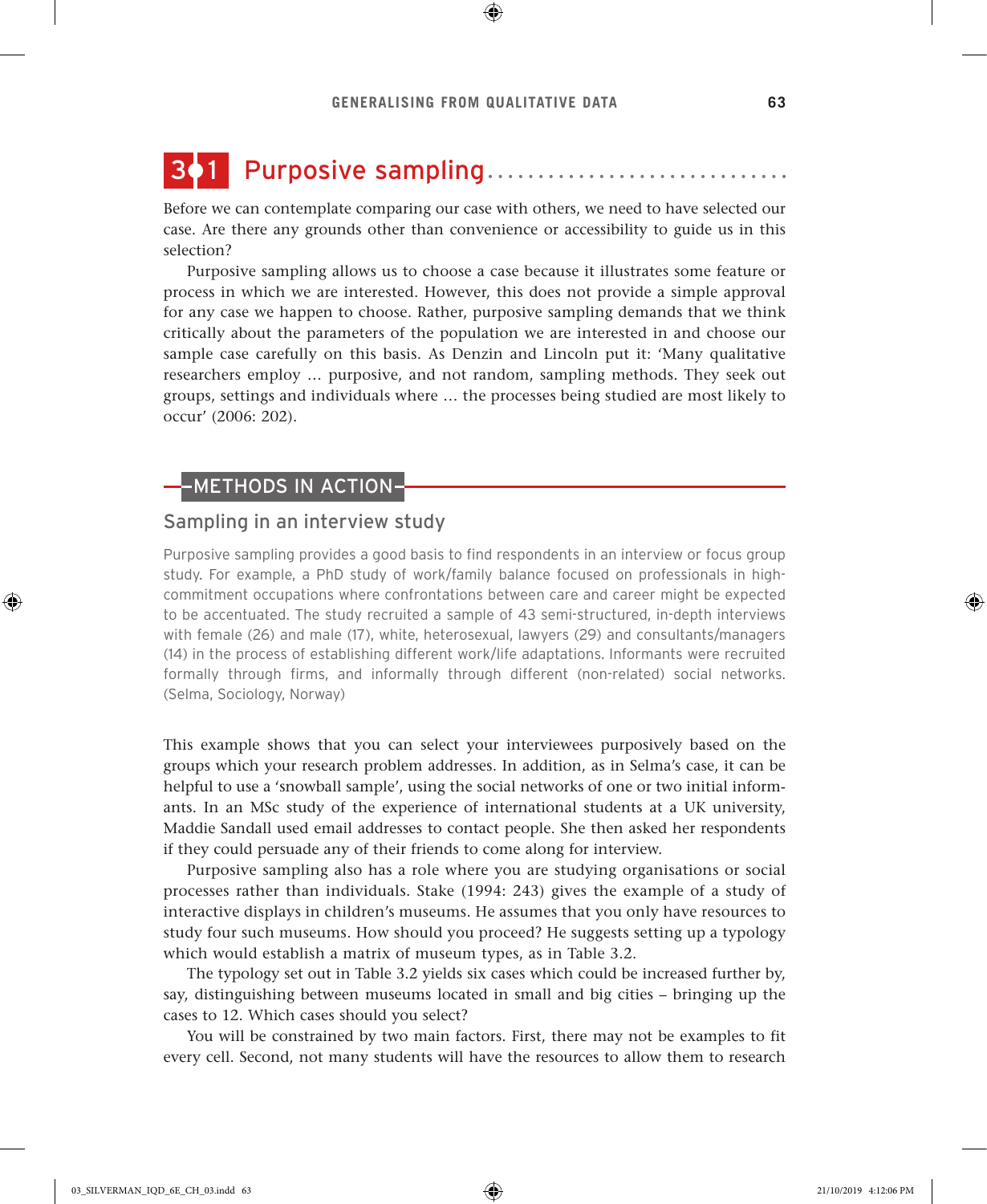every existing unit. So you have to make a practical decision. For instance, if you can cover only two cases, do you choose two participatory museums in different locations or in different subjects? Or do you compare such a museum with a more conventional exhibit-based museum?

Provided you have thought through the options, it is unlikely that your selection will be criticised. Moreover, as we see below, how you set up your typology and make your choice should be grounded in the theoretical apparatus you are using. Sampling in qualitative research is neither statistical nor purely personal: it is, or should be, theoretically grounded.

#### **TABLE 3.2** A typology of children's museums

|                | Type of museum |                |         |  |
|----------------|----------------|----------------|---------|--|
| Programme type | Art            | <b>Science</b> | History |  |
| Exhibitory     |                |                |         |  |
| Participative  |                | $\sqrt{2}$     |         |  |

*Source*: adapted from Stake (1994: 243)

### EXPLORE ONLINE

Seawright and Gerring (2008) provide a useful discussion of purposive sampling in political science research. Go to:

http://prq.sagepub.com/content/61/2/294.full.pdf+html

#### PRACTISE YOUR SKILLS

Imagine that you have the resources to study *four* cases of the phenomenon in which you are interested. Following my discussion of Stake (Table 3.2), draw up a typology to indicate the universe of cases potentially available. This typology should include between six and 12 possible cases.

Now explain why you propose to select your four cases in terms of the logic of purposive sampling.

## Theoretical sampling...............................

Theoretical and purposive sampling are often treated as synonyms. Indeed, the only difference between the two procedures applies when the 'purpose' behind 'purposive' sampling is not theoretically defined.

Bryman argues that qualitative research follows a theoretical, rather than a statistical, logic: 'the issue should be couched in terms of the generalizability of cases to *theoretical* propositions rather than to *populations* or universes' (1988: 90, my emphasis).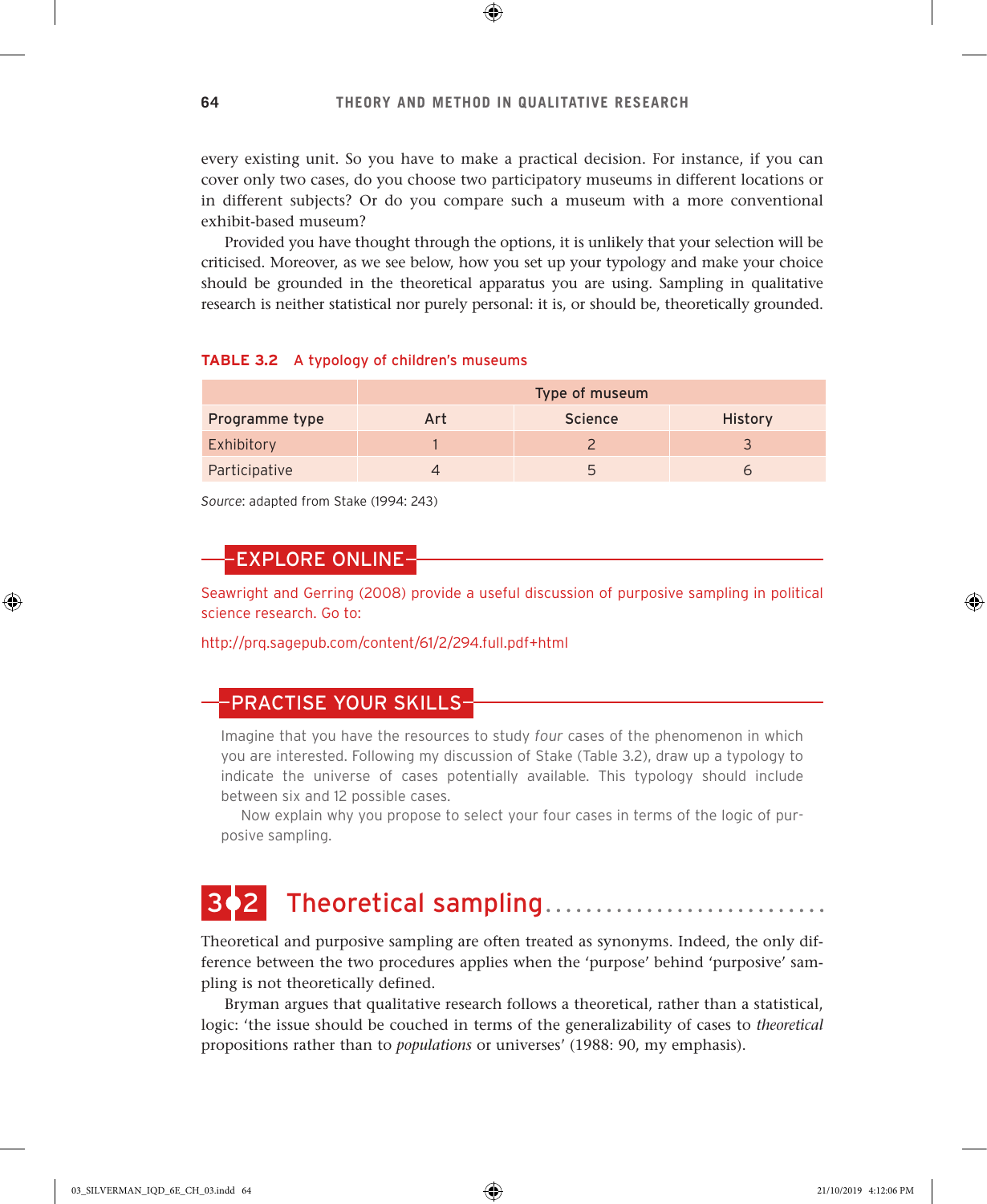The nature of this link between sampling and theory is set out by Mason:

theoretical sampling means selecting groups or categories to study on the basis of their relevance to your research questions, your theoretical position … and most importantly the explanation or account which you are developing. Theoretical sampling is concerned with constructing a sample … which is meaningful theoretically, because it builds in certain characteristics or criteria which help to develop and test your theory and explanation. (1996: 93–4)

In qualitative research, our choice of cases should always be theoretically guided. This means that our selection of cases is not based on statistical grounds but derived from a particular theory which we seek to test. As Robert Yin argues:

case studies, like experiments, are generalizable to theoretical propositions and not to populations or universes. In this sense, the case study, like the experiment, does not represent a 'sample', and, *in doing a case study, your goal will be to expand and generalize theories (analytic generalization) and not to enumerate frequencies (statistical generalization)*. (2009: 15, my emphasis)

Take my study of HIV-test counselling (Silverman, 1997). Although I tried to include counselling centres from different countries and with a varying mix of professional expertise, I was not trying to count how many counsellors or clients engaged in particular activities. My study was based on the theoretical tradition of **conversation analysis (CA)**. This meant that my sample was designed to test previous CA-based generalisations about professional–client communication. Giampietro Gobo (2008: 204) calls this kind of theoretically based reasoning *deductive inference*.

Theoretical sampling has four features, which I discuss below:

- choosing cases in terms of your theory
- choosing 'deviant' cases
- changing the size of your sample during the research
- sampling social relations not individuals.

## 30201 Choosing cases in terms of your theory.........

Mason (1996: 85) writes about 'the wider universe of social explanations in relation to which you have constructed your research questions'. This theoretically defined universe 'will make some sampling choices more sensible and meaningful than others'. Mason describes choosing a kind of sample which can represent a wider population. Here we select a sample of particular 'processes, types, categories or examples which are relevant to or appear within the wider universe' (1996: 92). Mason suggests that examples of these would include single units such as 'an organization, a location, a document … [or] a conversation'.

Mason gives the example of studying gender relations as discourses which construct subjects of gender relations. In this approach, as she puts it, 'you are … unlikely to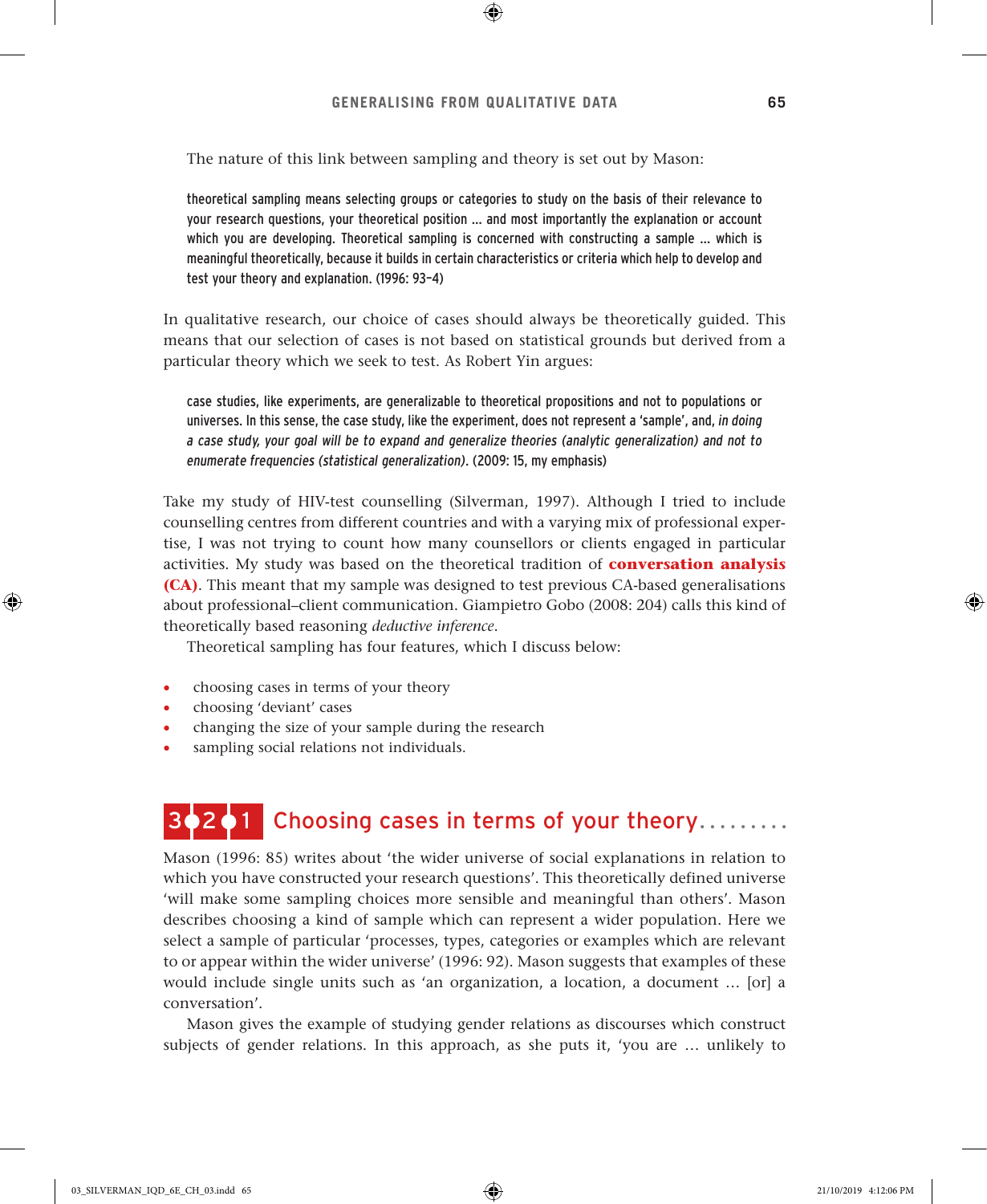perceive the social world in terms of a large set of gender relations from which you can simply draw a representative sample of people by gender' (1996: 85).

So in qualitative research the relevant or 'sampleable' units are often seen as theoretically defined. This means that it is inappropriate to sample populations by such attributes as 'gender', 'ethnicity' or even age because how such attributes are routinely defined is itself the *topic* of your research. On the other hand, as Flyvbjerg (2004: 392–4) notes, your choice of theory can help you to identify *critical* cases.

As an example of theoretically defined sampling, Bryman uses Glaser and Strauss's discussion of 'awareness contexts' in relation to dying in hospital:

The issue of whether the particular hospital studied is 'typical' is not the critical issue; what is important is whether the experiences of dying patients are typical of the broad class of phenomena … to which the theory refers. Subsequent research would then focus on the validity of the proposition in other milieux (e.g. doctors' surgeries). (Bryman, 1988: 91)

As Bryman suggests, a 'class of phenomena' always should be theoretically defined. In the same way, a 'deviant' case is recognisable because it fails to fit a theoretically defined pattern.

## 3 2 2 Choosing 'deviant' cases

As I argue in Chapter 4, the scientific method involves subjecting any hypothesis to critical scrutiny. Rather than trying to prove that something holds, we must do our best to disprove it and only accept propositions for which no negative evidence has been found.

This means that it is important that you overcome any tendency to select a case which is likely to support your argument. Instead, it makes sense to seek out negative instances as defined by the theory with which you are working. 'One rationale for a single case is when it represents the *critical case* in testing a well-formulated theory' (Yin, 2009: 47). This allows us to make generalisations similar to statistical inferences but without employing probability criteria.

For instance, in a study of the forces that may make trade unions undemocratic, Lipset et al. (1962) deliberately chose to study an American printing union. Because this union had unusually strong democratic institutions it constituted a vital deviant case compared with most American unions of the period. Lipset et al.'s union was also deviant in terms of a highly respected theory which postulated an irresistible tendency towards 'oligarchy' in all formal organisations.

So Lipset et al. chose a deviant case because it offered a crucial test of a theory. As our understanding of social processes improves, we are increasingly able to choose cases on such theoretical grounds.

Say we are interested in schools with children from immigrant backgrounds. Then, Gobo suggests: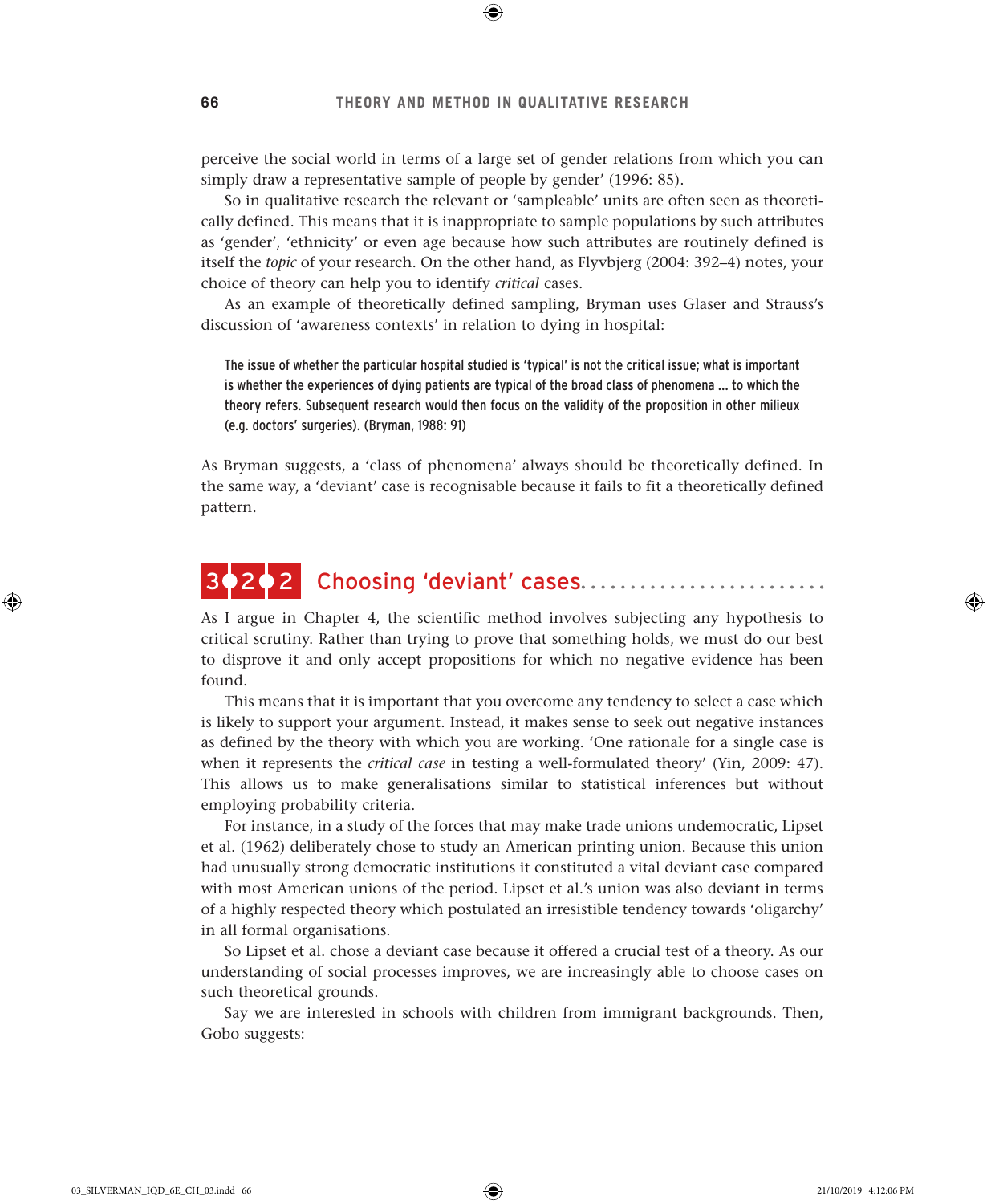We can choose two elementary schools where, from press reports, previous studies, interviews or personal experiences, we know we can find two extreme situations: in the first school there are severe difficulties of integration between natives and immigrants, while in the second there are virtually none. We can also pick three schools: the first with severe integration difficulties; the second with average difficulties; and the third with rare ones… If, in these optimal conditions, the consequences foreseen by the theory do not ensue, it is extremely unlikely that the theory will work in all those empirical cases where those requirements are more weakly present. Hence the theory is falsified, and its inadequacy can be legitimately generalized… Moreover, the legitimacy of the generalization (of the scant explanatory capacity of the theory just falsified) depends not only on the cogency of the rhetorical argument but also on the strength of the connections established between theory and observations. (2008: 204–5)

The following case study shows a similar sampling method in a study of urban poverty.

## -METHODS IN ACTION

#### Inner-city poverty

William Julius Wilson proposed a theory of the social transformation of the inner city, which included a number of key **hypotheses** on the effects of living in highly concentrated poverty areas (Wilson, 1987). One of these hypotheses states that individuals living in extreme poverty areas are much less likely to be tied into the job information network than those living in marginal poverty areas. This hypothesis could be tested by a participant observer who selects one neighbourhood that represents an extreme poverty area and another that represents a marginal poverty area and observes patterns of work-related interactions in each neighbourhood over an extended period (Wilson and Chaddha, 2009: 559).

### DAVID'S TOP TIPS

Being on the look out for deviant cases reflects **abductive reasoning**, which seeks to draw inferences or clues from unexpected facts (see Chapter 1 and Charmaz, 2014: 200–3).

## 3 2 2 3 Changing the size of your sample during the research

So far we have been discussing theoretical sampling as an issue at the *start* of a research study. However, we can also apply such sampling *during* a piece of research. Indeed, one of the strengths of qualitative research design is that it often allows for far greater (theoretically informed) flexibility than in most quantitative research designs. As Mason puts it: 'Theoretical or purposive sampling is a set of procedures where the researcher manipulates their analysis, theory, and sampling activities *interactively* during the research process, to a much greater extent than in statistical sampling' (1996: 100).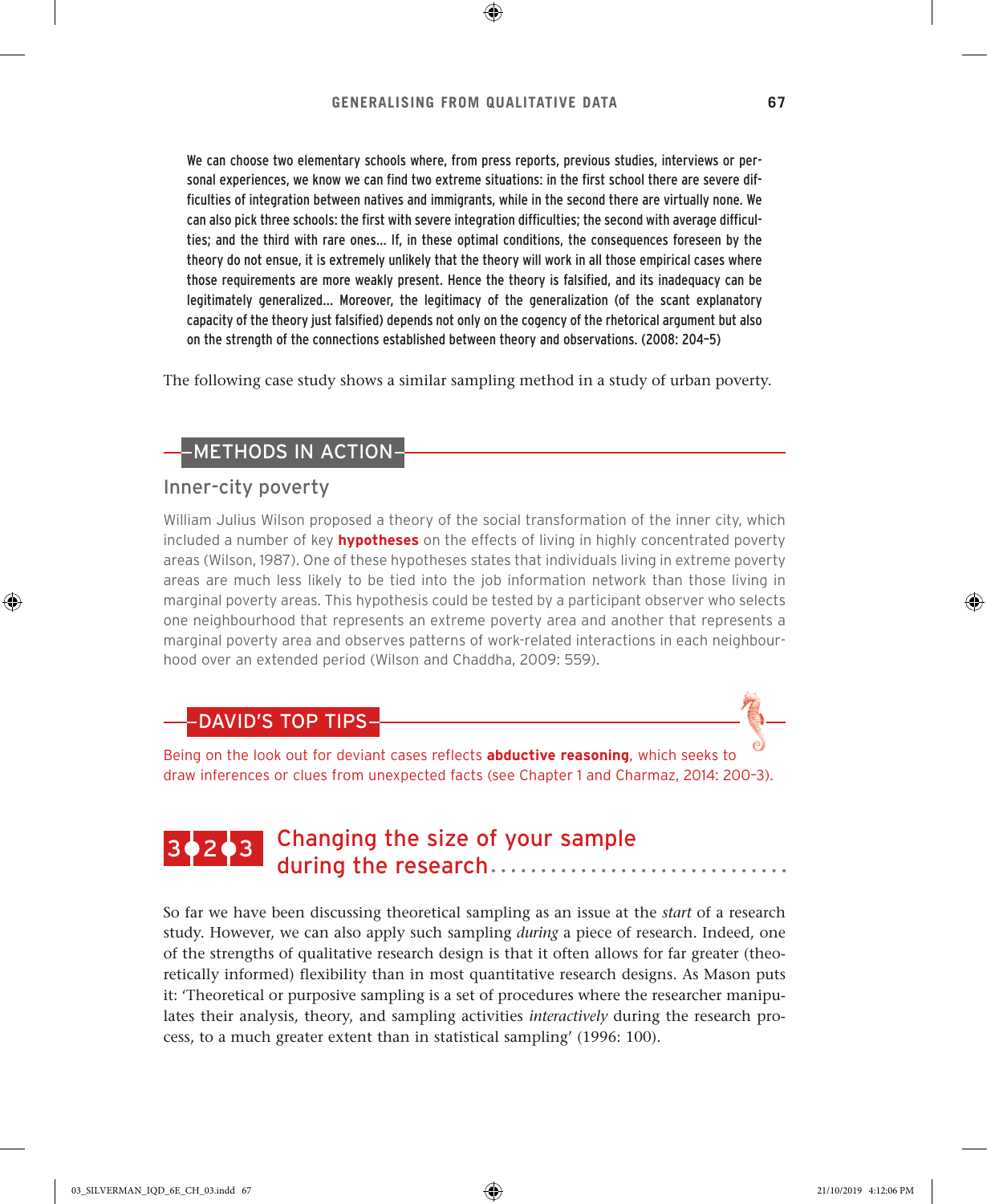Such flexibility may be appropriate in the following cases:

- As new factors emerge you may want to increase your sample in order to say more about them.
- You may want to focus on a small part of your sample in early stages, using the wider sample for later tests of emerging generalisations.
- Unexpected generalisations in the course of data analysis lead you to seek out new deviant cases.
- You discover that additional data do not add to or change a finding from your existing data so the information you collect just repeats itself (*data saturation*).

Alasuutari has described this process through using the analogy of an hour-glass: 'a narrow case-analysis is broadened … through the search for contrary and parallel cases, into an example of a broader entity. Thus the research process advances, in its final stages, towards a discussion of broader entities. We end up on the bottom of the hourglass' (1995: 156).

### -METHODS IN ACTION-

#### Urban pubs

Alasuutari illustrates his 'hour-glass' metaphor through his own study of the social consequences of Finnish urbanisation in the 1970s. He chose local pubs as a site to observe these effects and eventually focused upon male 'regulars'. This led to a second study even more narrowly focused on a group where drinking was heavier and where many of the men were divorced. As he puts it: 'Ethnographic research of this kind is not so much generalization as extrapolation … the results are related to broader entities' (Alasuutari, 1995: 155).

How samples emerge in qualitative studies is summarised in Table 3.3.

#### **TABLE 3.3** The emergent character of qualitative samples

Sampling in qualitative studies is typically emergent, meaning that strategies and goals are subject to change based on ongoing reflections, data analysis and tentative hypotheses that are formed in the course of study.

Sampling is typically conducted 'serially', meaning that choices about sampling are based on information collected by previous observations.

Qualitative sampling is rarely predetermined or finite in its numerical size, as qualitative researchers often do not know when a study will be 'theoretically saturated', or when further data collection will stop yielding new theoretical insights.

*Source*: Abrams (2010: 539)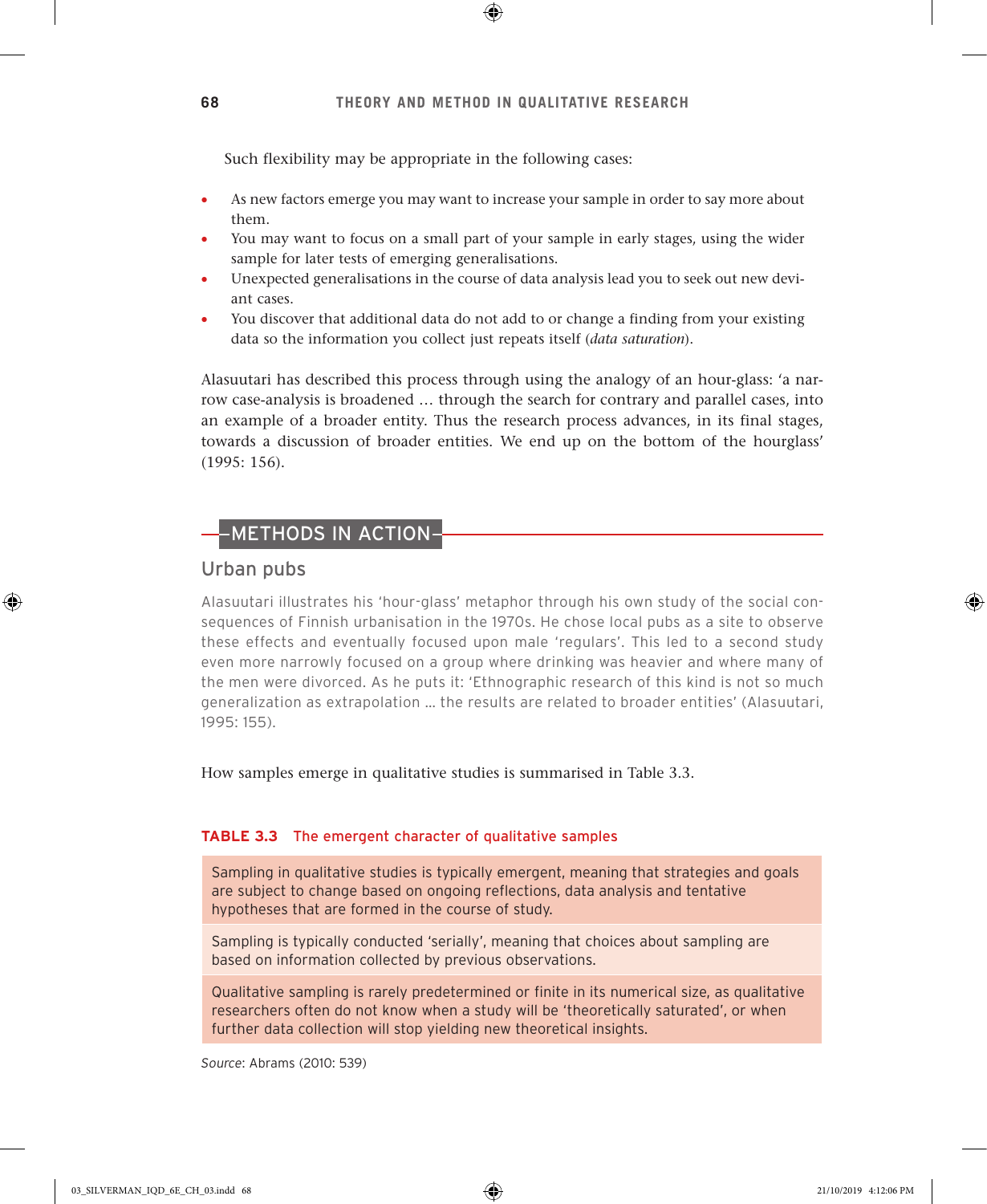### $-METHODS$  IN ACTION

#### Juvenile prisons

Laura Abrams (2010) carried out a longitudinal qualitative study of juvenile correctional institutions informed by social work perspectives. This four-year study sought to understand the culture of correctional residential treatment institutions, youths' responses to treatment messages and correctional practices within these facilities, and their community re-entry process. This is how she describes her sampling strategy:

To select the study sites, I started with one facility, and then chose the next two facilities both strategically and sequentially. In regard to 'strategic' considerations, the settings were intentionally varied in order to challenge and refine evolving conclusions and theories. As such, the three institutions selected were distinct based on size, type of offender served, length of stay, and therapeutic programming and philosophy. I also considered practical and logistical matters such as travel time, willingness of the institution's supervisors to participate in the project, and the feasibility of approval by the counties and courts governing the institutions. Thus, a blend of theoretical and practical considerations drove the selection of study sites. (p. 544)

The sampling strategy used to select the study sites can best be described as purposive, with some theoretical consideration involved. This is because researcher judgment drove the selection of sites that were considered optimal to observe and investigate the phenomenon of interest. The selection of sites was also theoretically based in that we selected the institutions based on the observations and analyses conducted during the course of the study… Moreover, the selection of settings was accomplished in an emergent manner that fits with the general goals of developing theory and concepts inductively, testing assumptions with repeated observations, and leaving room for flexibility and reflexivity in the research process. (pp. 545–6)

#### DAVID'S TOP TIPS

In quantitative research, you must always stick to what your research protocol lays down about the selection of your sample population. By contrast, good qualitative research often involves discovering new relevant samples during the course of your research. This implies that qualitative researchers who rigidly stick to a predefined case may not be using their initial data analysis to the best effect.

## $3204$  Sampling social relations not individuals........

Quantitative surveys usually sample individuals. While this remains the case in psychologically oriented qualitative interview studies, qualitative research is often more concerned with social processes and situations rather than the characteristics of individuals. This means that our research design is quite different. As Clive Seale puts it: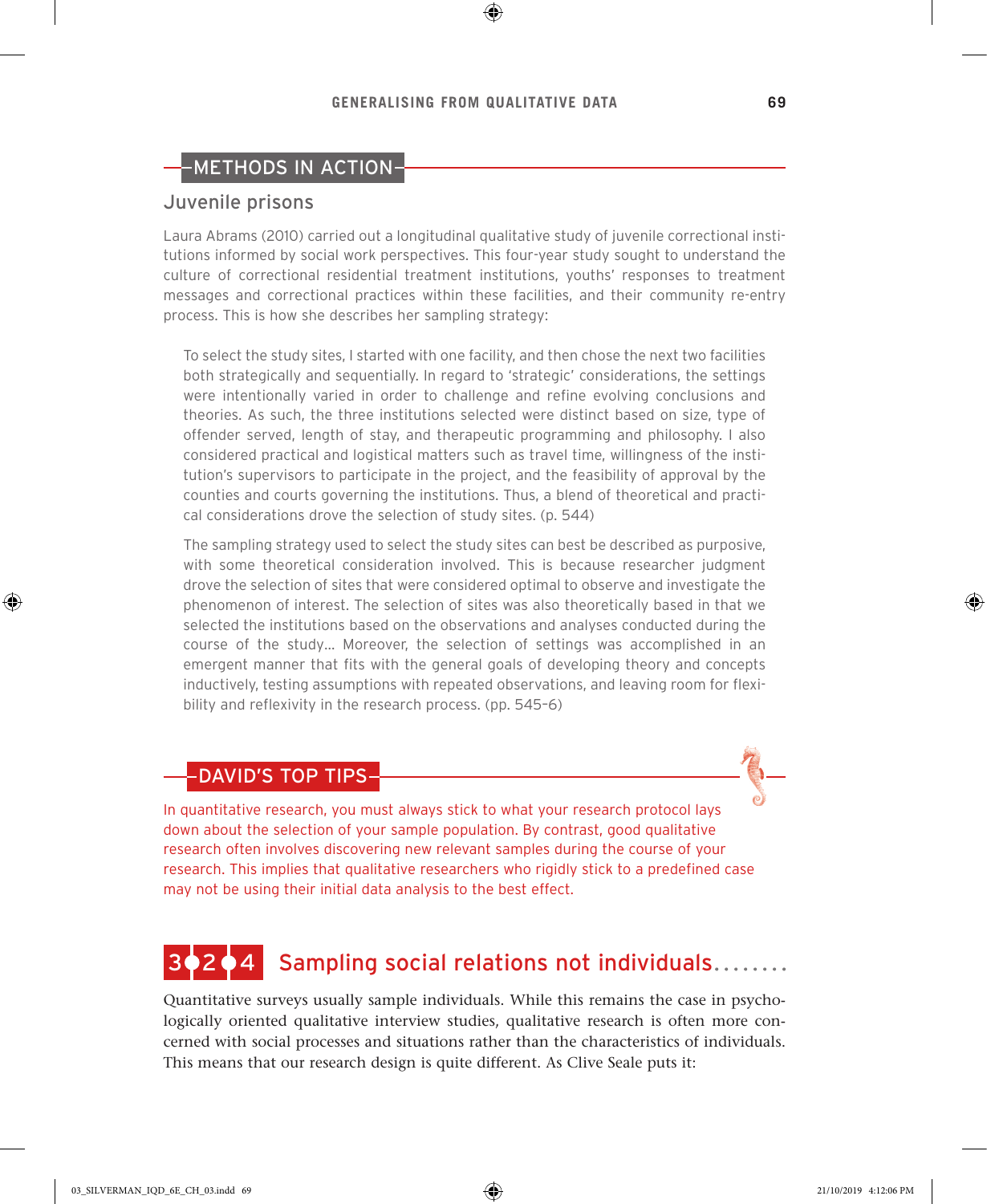many textbooks assume that when one is going to do a research study one always wants to sample 'people' (rather than, say, documents). Students should realise that all kinds of phenomena can be studied for social research purposes (e.g. building design, music lyrics, web sites, small ads). (Personal correspondence)

Giampietro Gobo underlines Seale's point:

The [qualitative] researcher should focus his/her investigation on interactive units (such as social relationships, encounters, organizations), not only because social processes are more easily detectable and observable, but also because these units allow more direct and deeper analysis of the characteristics observed. (2008: 203–4)

As Yin argues:

The main point … is that you should try to aim towards analytic generalization in doing case studies, and you should avoid thinking in such confusing terms as 'the sample of cases' or the 'small sample of cases', as if a single-case study were like a single respondent in a survey or a single subject in an experiment. (2009: 39)

#### DAVID'S TOP TIPS

Don't feel defensive if you are doing an ethnography of only one setting. If you provide fine detail of a social process you have discovered within that setting, you can reflect on its possible relevance to research on other settings. Lincoln and Guba (1985) refer to this as the transferability of findings

### METHODS IN ACTION

#### Charge–rebuttal sequences

In the 1980s, I was studying communication between patients, parents and doctors in British paediatric clinics, observing and tape-recording what happened (Silverman, 1987). Like many qualitative researchers I worked inductively, generating hypotheses from my observations. In one clinic which treated young people with diabetes, I had noticed that the doctor asked his young patients whether they wanted accompanying parents to be present during the consultation.

In the case that follows, June had asked to be seen alone. While June was having blood taken by a nurse in another room, we heard a knock on the doctor's door, followed by June's mother putting her head only round the open door, laughing and calling herself 'the neurotic mother' and then asking to see the doctor.

I was immediately interested in how June's mother had 'framed' herself. This seemed to characterise her presence as 'going behind her daughter's back' (remember June had asked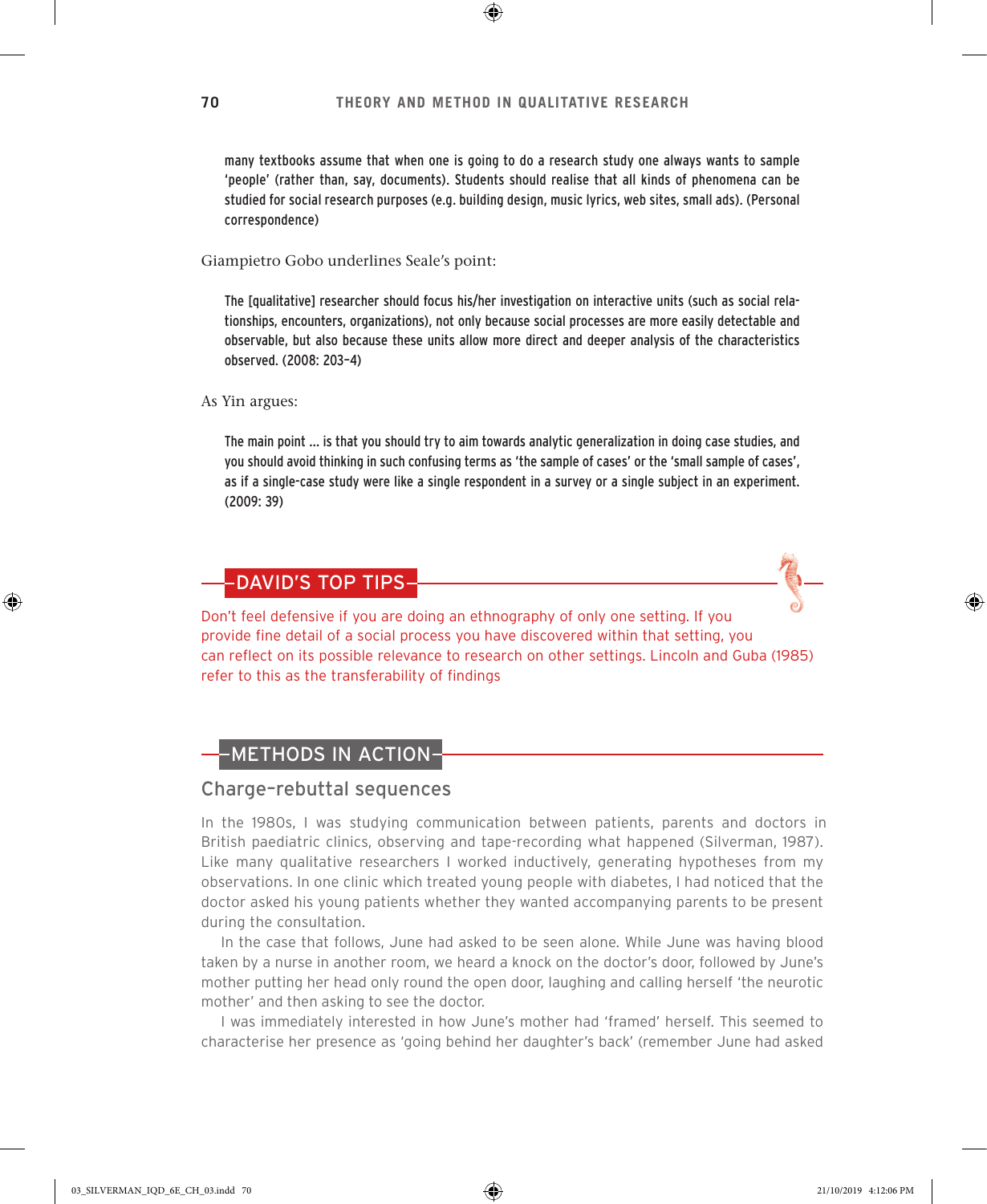to be seen alone) and providing a pre-emptive strike against her being described as 'neurotic' precisely by making the charge against herself.

After June's mother enters, this is what is said:

#### **Extract 3.1**

- 1 M: She's going through a very languid stage ( )
- 2 she won't do anything unless you push her
- 3 D: so you're finding you're having to push her quite a lot
- 4 M: mm no well I don't (.) I just leave her now

In Extract 3.1, I noticed how M changes her account after D's question at line 3. D has changed the subject from June (as in lines 1–2) to M herself. Notice also the 'defensive' tone of M's answer in line 4. It is as if M has heard D's question as making a charge against herself and offers a rebuttal in line 4. Underlying all this seemed to be two incompatible parenting norms shared by both parents and doctors involved with young diabetics:

- It is the responsibility of parents to monitor their child's treatment of their illness.
- Despite this, parents of 'young adults' must respect the right of their children to make their own decisions.

Later on in this consultation, we see the same process repeating itself:

#### **Extract 3.2**

- 1 M: I don't think she's really sticking to her diet (.)
- 2 I don't know the effects this will have on her (.) it's bound
- 3 to alter her sugar if she's not got the right insulin isn't it?
- 4 I mean I know what she eats at home but [outside
- 5 D: [so there's no real consistency to her
- 6 diet? It's sort [of
- 7 M: [no well I keep it as consistent as I can at home

Notice, once again, that what begins as M's concern about her child becomes refocused after D's question (lines 5–6) as an issue of M's parenting. In both extracts, as well as in M's selfdescription as she puts her head around the door, M's comments imply that a charge is present and she offers a rebuttal.

From these data, I defined a candidate 'analytic generalisation' about charge–rebuttal sequences in such clinics. My task was then to look at other consultations to see if and how such sequences appeared.

Processes like charge–rebuttal sequences are what Gobo calls 'interactive units' and illustrate the way in which qualitative researchers sample social relations and not individuals.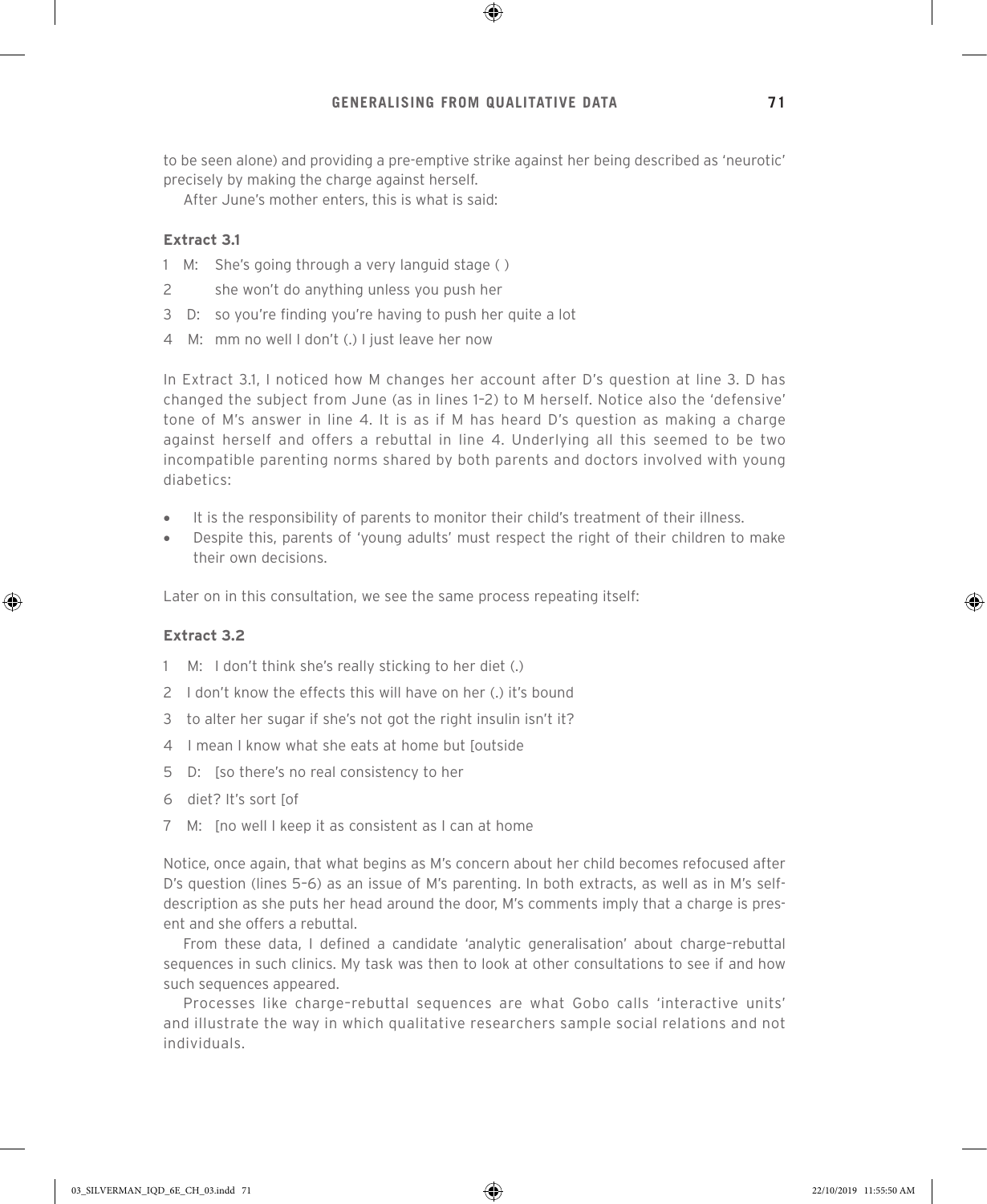#### DAVID'S TOP TIPS

Quantitative researchers often seek generalisations about *facts*; for example, how many people in a particular city live below the poverty line? In qualitative research, we are often more interested in generalising about *processes*. Small gives a relevant example of a classic qualitative study:

When Geertz (1973) wrote on the cockfights in a small Balinese village, many expected his theoretical model (of how games can embody societal power relations) to be applicable to other sites, but few expected the empirical findings to be so applicable – that is, for cockfights to look similar or to follow the same rules in other villages throughout or outside of Indonesia. The latter would be wholly beside the point. (2009: 9)

## PRACTISE YOUR SKILLS

Either use your own research or a published study to argue for choosing cases as examples of social processes rather than samples of individuals. Describe the nature of these processes.

## 3 3 What is a 'case'?

The preceding discussion suggests that we need to think critically about what counts as a 'case'. In quantitative studies, cases are often *individuals*. This means that in order to generalise about the prevalence of some phenomenon (e.g. particular types of personality) we need to randomly sample a population of individuals. By contrast, in business schools, qualitative research is redefined as case study research with whole organisations treated as 'cases'. However, this confuses 'the site [and] the phenomenon' (Czarniawska, 2013: 22). So when doctoral business students proudly say 'Amazon is my case', she asks:

'A case of what?' in what I hope is not an unfriendly way. They look at me disconcerted. (2013: 22)

In her terminology, qualitative research is the study of social processes. If we are studying an organisation, we use it to study a particular process. The organisation simply affords us a 'window' through which we can observe this process (Czarniawska, 2013: 23). As she explains:

if cases are sites, what should be done if one site presents an opportunity to study several different phenomena … or when a phenomenon occurs in several sites at once? (2013: 23)

Since we are studying social processes, our focus will be on interactive units (e.g. charge– rebuttal sequences). Moreover, because qualitative research is often inductive, we cannot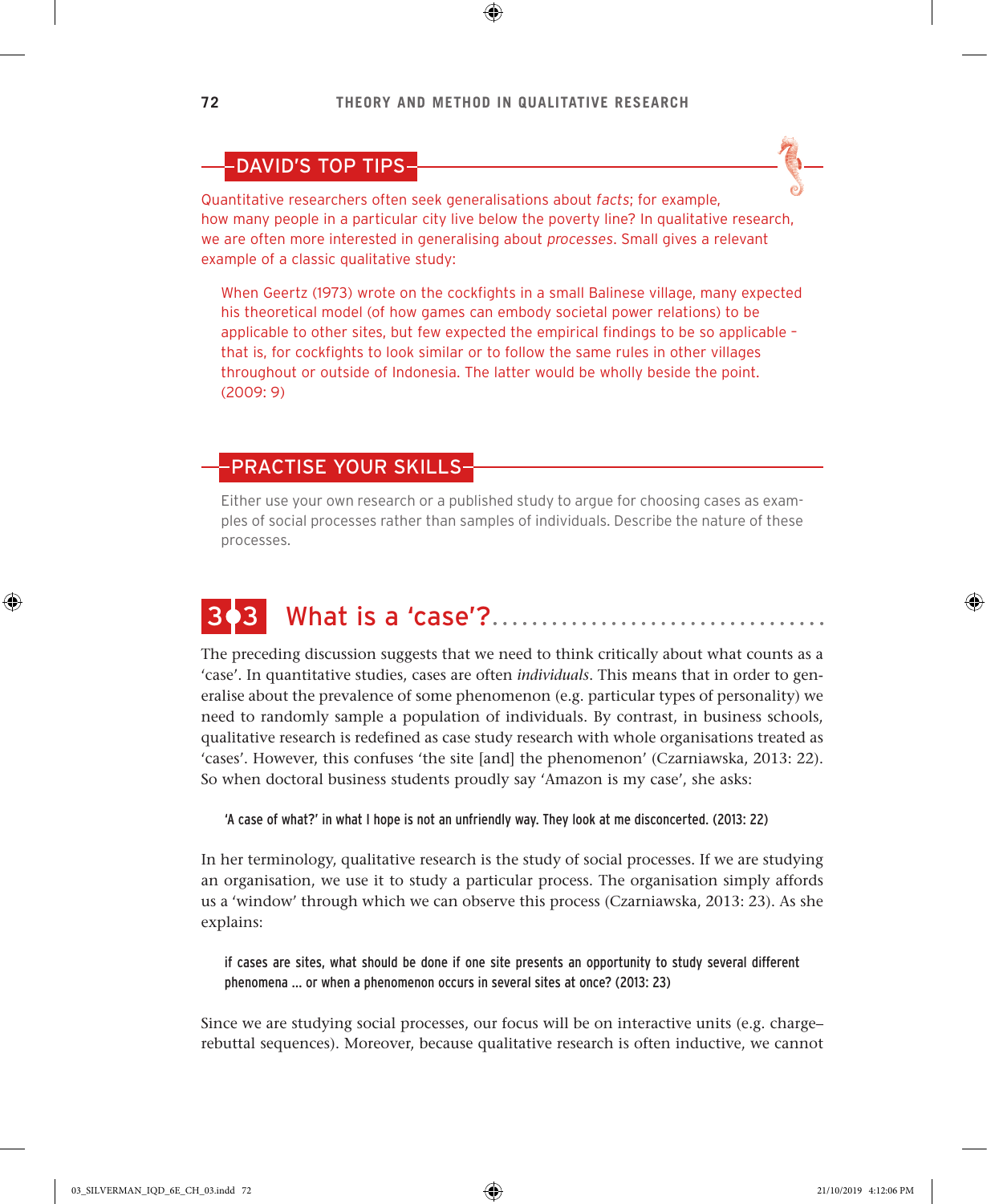predetermine an appropriate sample until we have identified some candidate phenomenon. As a consequence, we decide on what is an appropriate sample as the research proceeds, sampling further until we find no deviant cases (this is what **grounded theory** calls data saturation).

As the preceding discussion shows, in qualitative research we do not usually talk about concrete sample **frames** (either individuals or organisations). Instead, we usually attempt to make 'analytic generalisations' about social processes.

### DAVID'S TOP TIPS

Student worries about the numbers in their study usually arise because of confusion about the aims of qualitative research. In such research, our topic is not usually individuals or organisations but social processes. To identify and analyse a social process, often very few data are necessary.

## **Misunderstandings about case studies.......**

As I noted at the start of this chapter, many beginning researchers can be quite defensive about their choice of cases to study and this can lead them to adopt quasi-quantitative methods which may be inappropriate to case study research. Bent Flyvbjerg (2004) has suggested that such defensiveness arises from a number of misunderstandings about the logic of case study research. Five of these misunderstandings are set out in Table 3.4.

#### **TABLE 3.4** Five misunderstandings about case study research

*Note: all these assumptions are false*

General, theoretical (context-independent) knowledge is more valuable than concrete, practical (context-dependent) knowledge.

One cannot generalise on the basis of an individual case; therefore, the case study cannot contribute to scientific development.

The case study is most useful for generating hypotheses in the first stage of a total research process, while other methods are more suitable for hypotheses testing and theory building.

The case study contains a bias towards verification, that is, a tendency to confirm the researcher's preconceived notions.

It is often difficult to summarise and develop general propositions and theories on the basis of specific case studies.

*Source*: Flyvbjerg (2004: 421)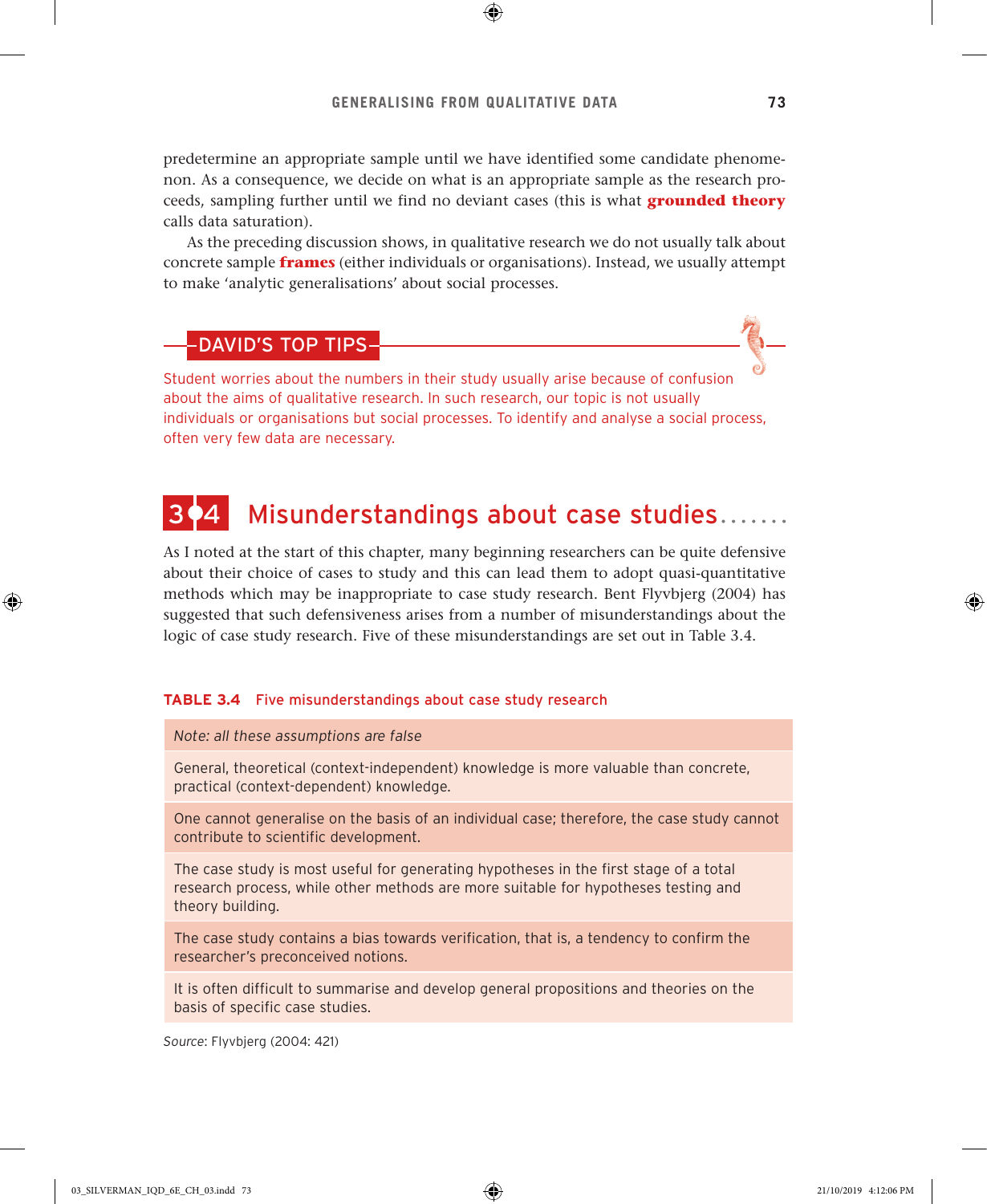Why does Flyvbjerg argue that these five points are misunderstandings? Let us take each point in turn:

1. It is a mistake to assume that the further we move away from a specific case, the more valid is our knowledge. Such a view overlooks a key advantage of qualitative research – its ability to give us insight into local practices. As Flyvbjerg puts it:

For researchers, the closeness of the case study to real-life situations … is important for the development of a nuanced view of reality, including the view that human behavior cannot be meaningfully understood as simply the rule-governed acts found at the lowest levels of the learning process, and in much theory. Second, cases are important for researchers' own learning processes in developing the skills needed to do good research. (2004: 422)

2. We should not overvalue formal generalisations. Single cases are crucial in attempting to *refute* initial hypotheses. This is the strength of **deviant-case analysis**. As Flyvbjerg reminds us, Popper's suggestion is that the observation of a single black swan is sufficient to falsify the generalisation that all swans are white. As a consequence:

falsification is one of the most rigorous tests to which a scientific proposition can be subjected: if just one observation does not fit with the proposition it is considered not valid generally and must therefore be either revised or rejected… The case study is well suited for identifying 'black swans' because of its in-depth approach: what appears to be 'white' often turns out on closer examination to be 'black'. (2004: 424)

This is because: the typical or average case is often not the richest in information. Atypical or extreme cases often reveal more information because they activate more actors and more basic mechanisms in the situation studied … random samples emphasizing representativeness will seldom be able to produce this kind of insight. (2004: 425)

3. The case study is not limited to initial fieldwork but can be used to *test* hypotheses. As Flyvbjerg puts it:

'The case study is useful for both generating and testing of hypotheses' (2004: 426).

For instance, in my study of HIV-test counselling, I tested the hypothesis that the format which counsellors used to deliver advice was associated with clients' uptake of that advice (Silverman, 1997).

4. Preconceptions enter into quantitative studies when one seeks to establish **operational definitions** of some phenomenon at any early stage of the research. By contrast:

The case study contains no greater bias toward verification of the researcher's preconceived notions than other methods of inquiry. On the contrary, experience indicates that the case study contains a greater bias toward falsification of preconceived notions than toward verification. (Flyvbjerg, 2004: 429)

5. We should not worry that case studies are often reported by a complex narrative:

Good narratives typically approach the complexities and contradictions of real life. Accordingly, such narratives may be difficult or impossible to summarize into neat scientific formulae, general propositions, and theories … To the case-study researcher, however, a particularly 'thick' and hard-to-summarize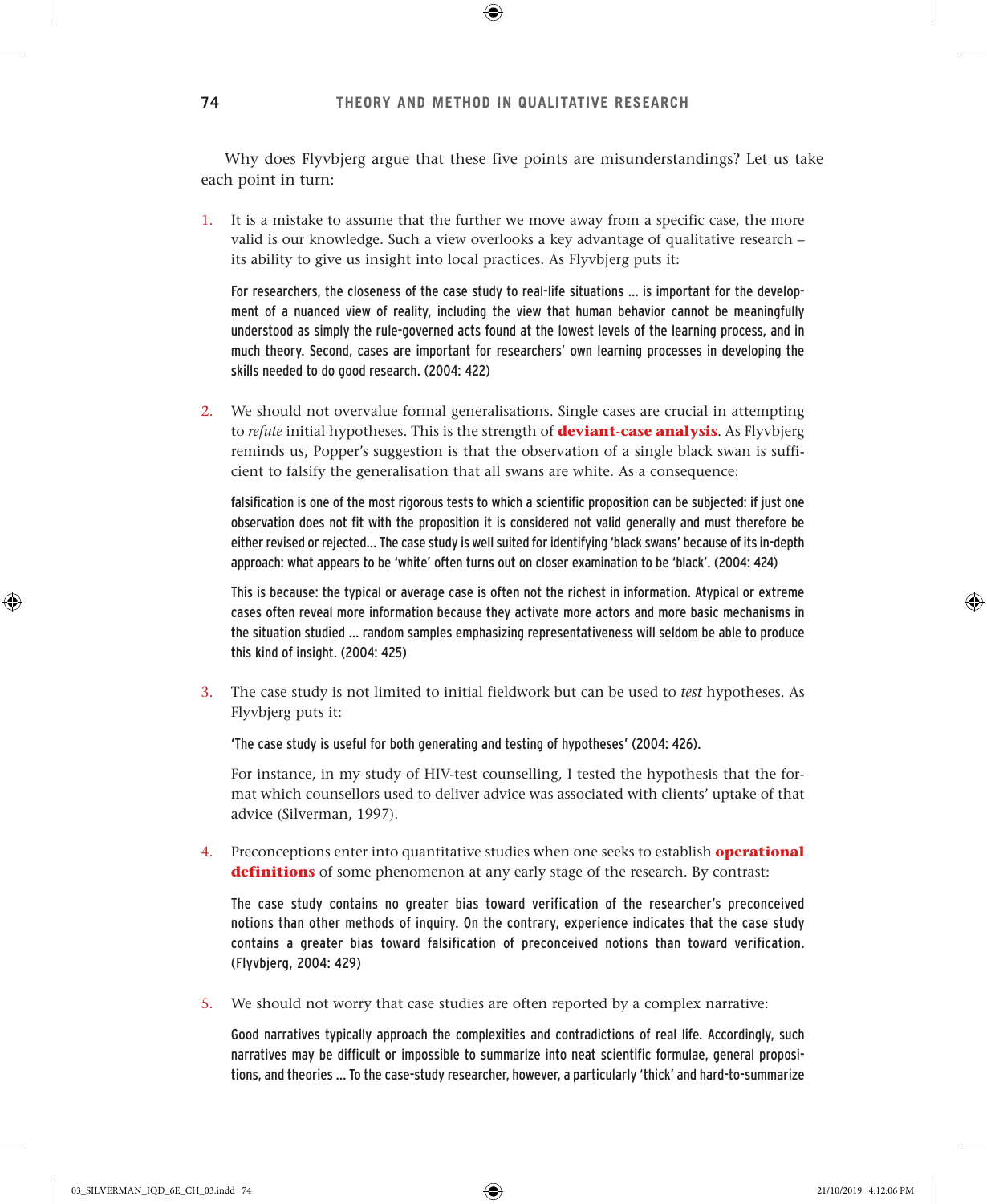narrative is not a problem. Rather, it is often a sign that the study has uncovered a particularly rich problematic. (2004: 430)

## DAVID'S TOP TIPS

Flyvbjerg's arguments should make you less defensive about using a case-study approach. Apart from the excellent points that he makes, it is worth noting that, as Gobo (2004: 442) suggests, many of the most important, theoretically productive qualitative research studies were based on single cases.

Giampietro Gobo has noted two further arguments which offer more support to Flyvbjerg's position. First, many of the statistical tests that are commonly used in quantitative research do not tell you how strong a relationship found in your sample is in the wider population. In that sense, generalisation is a problem for quantitative researchers (Gobo, 2004: 451). Second, some phenomena are likely to be more pervasive than others. For instance, if you are interested in a native grammar, one informant will be quite adequate (2004: 445).

# 3 5 Conclusions

Table 3.5 offers a summary of my arguments in this section. Taken from a freely available report by the US National Science Foundation, I hope it gives you added confidence to work with small samples.

#### **TABLE 3.5** Generalising from small samples

- Small Samples Can Sometimes Yield Big Insights
- If the cases are appropriately chosen with regard to theoretical factors and compared, they can yield unique insights by revealing regularities between categories of cases that may escape large sample studies … by thoroughly examining a small number of cases, the researcher may explore in-depth the contextual dimensions that influence a social phenomenon. Attention to such environmental and situational factors is often downplayed in larger-scale studies that often favour linear analysis and flatten out variegated social patterns even though they may be characteristic of social processes.
- Systematic Sampling Can Still be Scientific, Even if it is Not Random

Sampling procedures need to be evaluated according to the purpose of the project. Snowball sampling allows the researcher to enter into networks of individuals and identify respondents that they might not otherwise be able to identify. When performing referrals or any other type of targeted sampling, it is essential to ensure that the sample contains enough variation along key demographic and theoretical dimensions to draw conclusions beyond the particular individuals studied.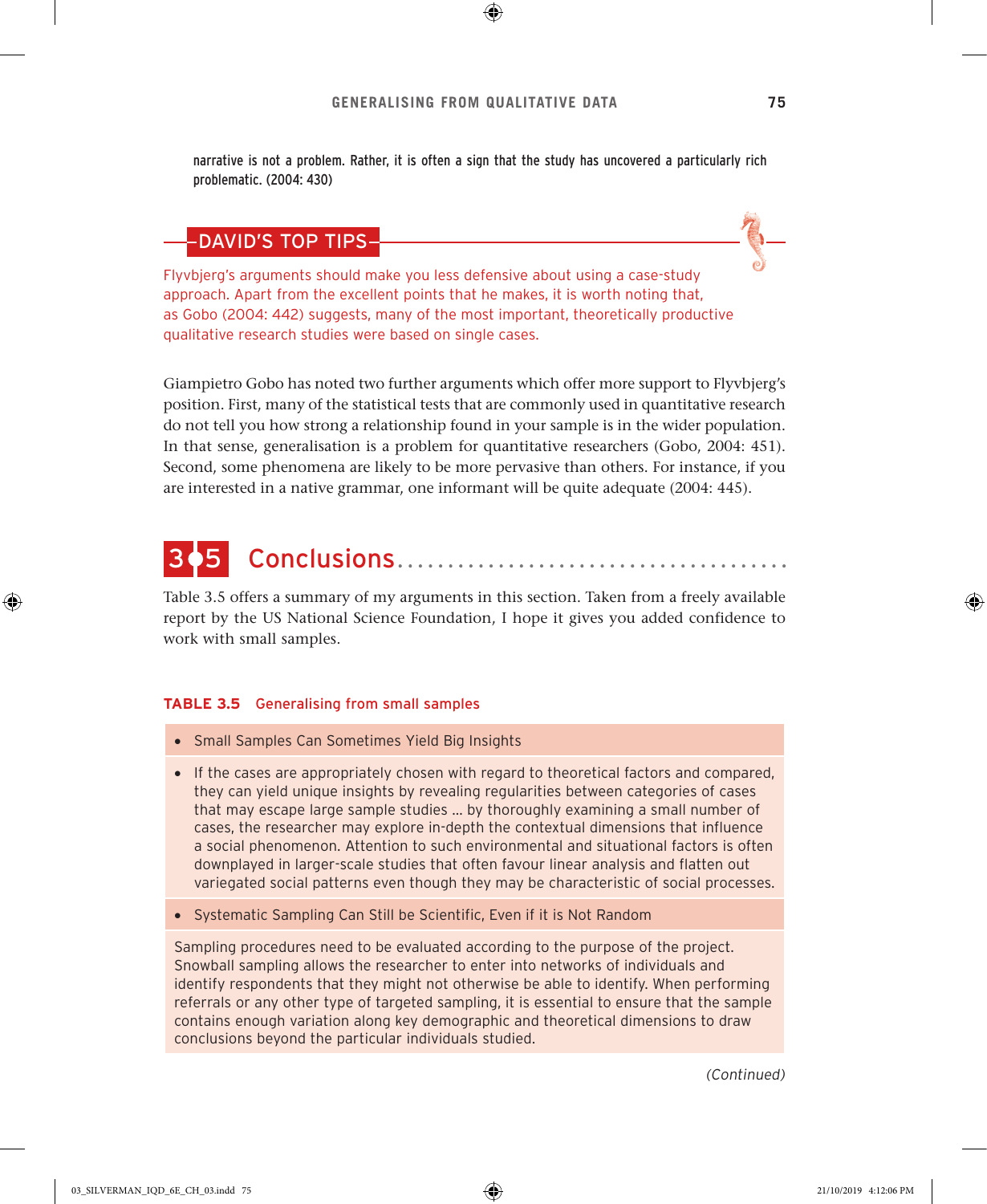#### **TABLE 3.5** (Continued)

#### • Generalisability to Population and Broader Contexts and Processes

Although larger-scale qualitative projects may endeavour to generalise to large populations such as nation states or entire ethnic groups, many more seek to inform us about smaller groups or patterns of interaction that can have great significance for our understanding of social processes. Good proposals articulate clearly that the data gathered are meaningful beyond the particular cases, individuals, or sites studied and specify precisely why they are significant, to whom, and to which institutions and processes the findings can be generalised. These can range from subpopulations (i.e. particular minority groups) to types of interactions (i.e. criminal proceedings) to sets of institutions (i.e. admissions committees of elite universities).

*Source*: Lamont and White (2005: 11–12)

I have shown that random sampling is not the only way to test the **validity** of our propositions. Theoretical sampling, sometimes based upon deviant-case analysis and always using the constant comparative method, offers powerful tools through which to overcome the danger of purely 'anecdotal' quantitative research. This kind of theoretical inference is set out in Table 3.6.

#### **TABLE 3.6** How to generalise in qualitative research

In qualitative research, we cannot assemble random samples of cases. Instead, we seek to generalise through three kinds of 'theoretical inference':

- *Deductive inference*: choosing a critical or deviant case which can be used to test the validity of an accredited or standard theory.
- *Comparative inference*: identifying cases within extreme situations as well as certain characteristics, or cases within a wide range of situations in order to maximise variation; that is, to have all the possible situations in order to capture the heterogeneity of a population. This criterion is used to make generalisations similar to statistical inferences, but without employing probability criteria.
- *The emblematic case*: the typical or emblematic case, e.g. single case studies which embody one or more key aspects of social action or social process in particular organisations.

*Source*: adapted from Gobo (2009: 206)

### DAVID'S TOP TIPS

Try not to be defensive if your data are limited to one or two 'cases'. Instead, seek to understand the logic behind such an approach and work out what you can gain by intensive analysis of limited but rich data.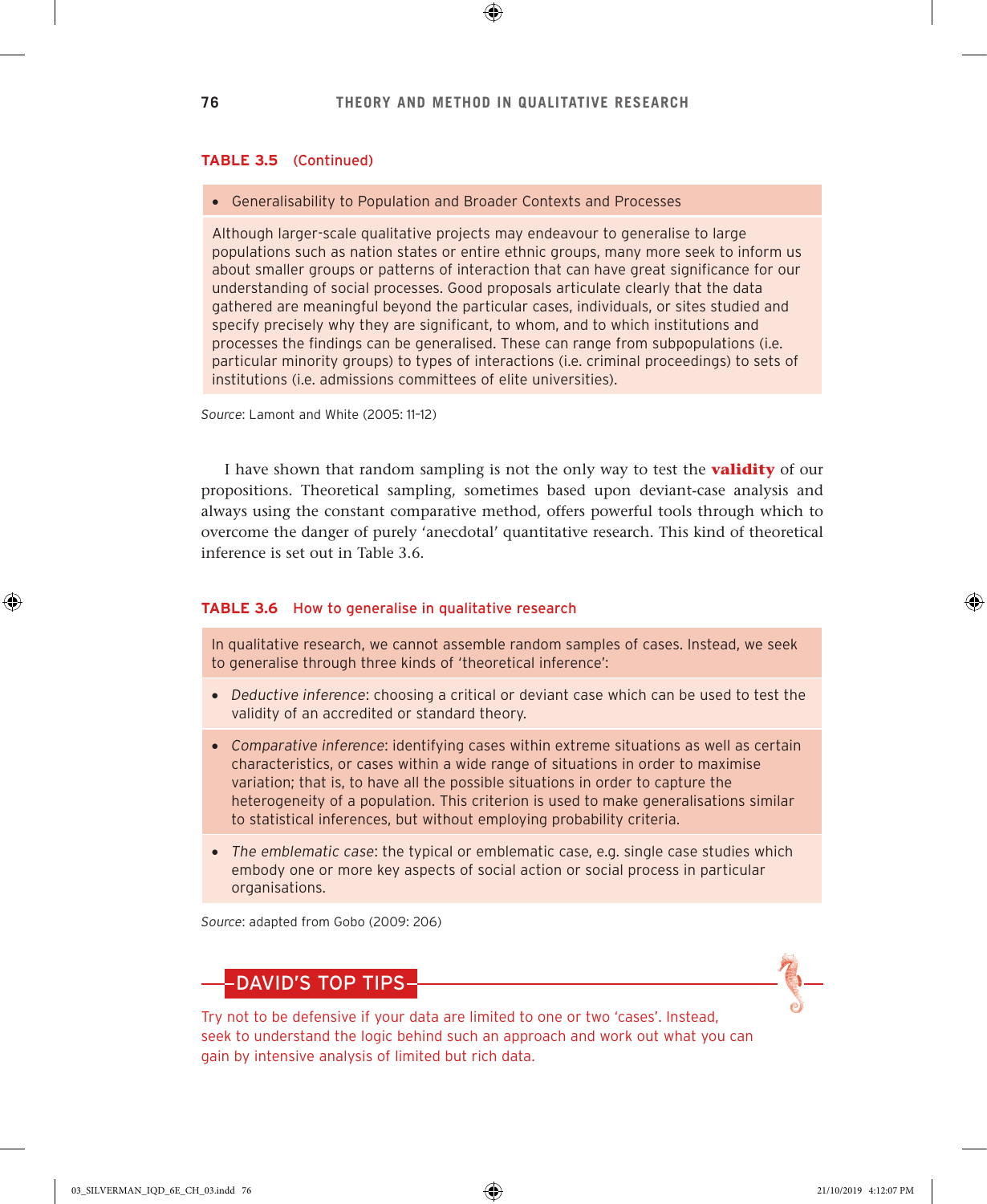### WHAT YOU LEARNED

- Generalisation in qualitative research is based upon identifying recurrent social processes rather than sampling individuals.
- This means that identifying deviant cases is important and the understanding of theoretically defined social processes often indicates that you need to change your sample during a study.
- In qualitative research, 'cases' need not be defined as concrete individuals or settings but interactive units or processes.

### TEST YOURSELF

- 1. On what basis are you selecting the cases you study?
- 2. What are they 'cases' of (e.g. individuals, organisations or social processes)?
- 3. What is the logic of purposive sampling?
- 4. What is the logic of theoretical sampling?
- 5. In what way(s) can we generalise in qualitative research?
- 6. How would you defend your research against a critic who said your selection of cases did not allow generalisations to be made?

## EXPAND YOUR KNOWLEDGE

Using examples from a number of studies, the following article shows how we can make generalisations in qualitative research:

Payne, G. and Williams, M. (2005) 'Generalization in qualitative research', *Sociology*, 39 (2): 295–314.

For a paper on purposive and theoretical sampling, see:

Seawright, J. and Gerring, J. (2008) 'Case selection techniques in case study research: a menu of qualitative and quantitative options', *Political Research Quarterly*, 61 (2): 294–308

The following article shows how a sample was gathered during four research studies. It is particularly useful for revealing the practical issues involved in recruiting people to study:

Thomas, M., Bloor, M. and Frankland, J. (2007) 'The process of sample recruitment: an ethnostatistical perspective', *Qualitative Research*, 7 (4): 429–46

We are usually concerned about the number of cases in our study because we want to generalise from our findings. In the following paper, the author discusses three ways in which we can generalise in case study research: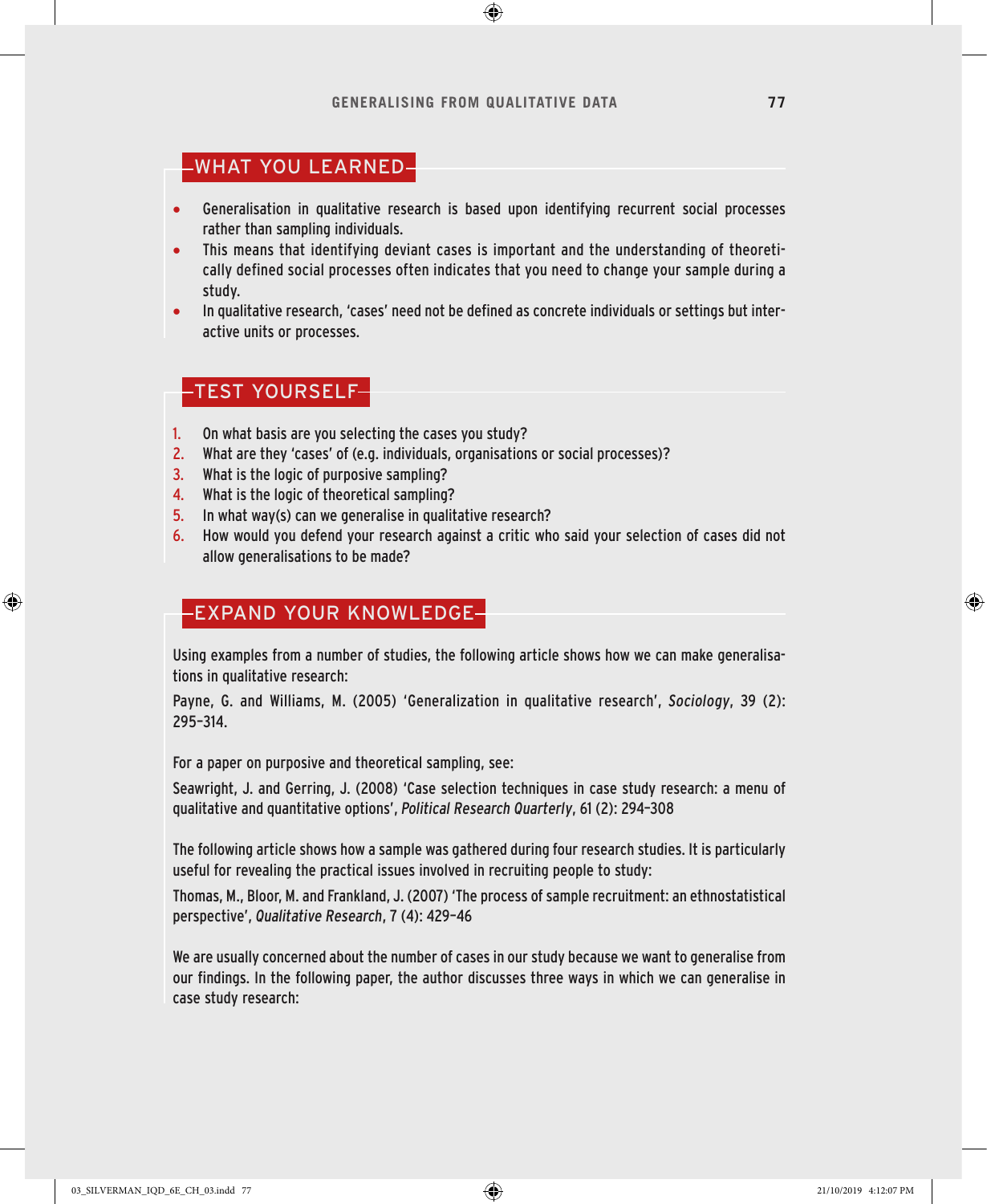Halkier, B. (2011) 'Methodological practicalities in analytical generalization', *Qualitative Inquiry*, 17 (9): 787–97

This classic paper by Bent Flyvbjerg explains the rationale behind the case-study method in qualitative research:

Flyvbjerg, B. (2006) 'Five misunderstandings about case-study research', *Qualitative Inquiry*, 12 (2): 219–45

Flyvbjerg's arguments are further examined in the following paper:

Ruddin, L. (2006) 'You can generalize stupid! Social scientists, Bent Flyvbjerg, and case study methodology', *Qualitative Inquiry*, 12 (4): 797–812

A must read for students worried about the number of interviews they need can be found at:

Small, M. (2009) '"How many cases do I need?" On science and the logic of case selection in fieldbased research', *Ethnography*, 10 (1): 5–38.

An excellent book-length treatment of the issues discussed in this chapter, is: Seale, C. (1999) *The Quality of Qualitative Research*. London: Sage.

For useful chapters on case studies, see:

Emerson, R.M. (2004) 'Working with "key incidents"', in C. Seale, G. Gobo, J. Gubrium and D. Silverman (eds), *Qualitative Research Practice.* London: Sage, pp. 427–42.

Flyvbjerg, B. (2004) 'Five misunderstandings about case-study research', in C. Seale, G. Gobo, J. Gubrium and D. Silverman. (eds), *Qualitative Research Practice.* London: Sage, pp. 390–404.

Gobo, G. (2004) 'Sampling, representativeness and generalizability', in C. Seale , G. Gobo, J. Gubrium and D. Silverman. (eds), *Qualitative Research Practice*. London: Sage, pp. 405–26.

Another useful source is:

Gobo. G. (2009) 'Re-conceptualizing generalization: old issues in a new frame', in P. Alasuutari, L. Bickman and J. Brannen (eds), *The Sage Handbook of Social Research Methods*. London: Sage, pp. 193–213.

For a chapter-length treatment of theoretical sampling, see:

Charmaz, K. (2014) *Theoretical sampling, Sahiration, and sorting', in Constructing Grounded Theory: A Practical Guide through Qualitative Analysis*, second edition. London: Sage, pp. 192–224.

Other useful discussions can be found in the chapters:

Mason, J. (2018) 'Sampling and selecting in qualitative research', in *Qualitative Researching*, third edition. London: Sage, pp. 53–82.